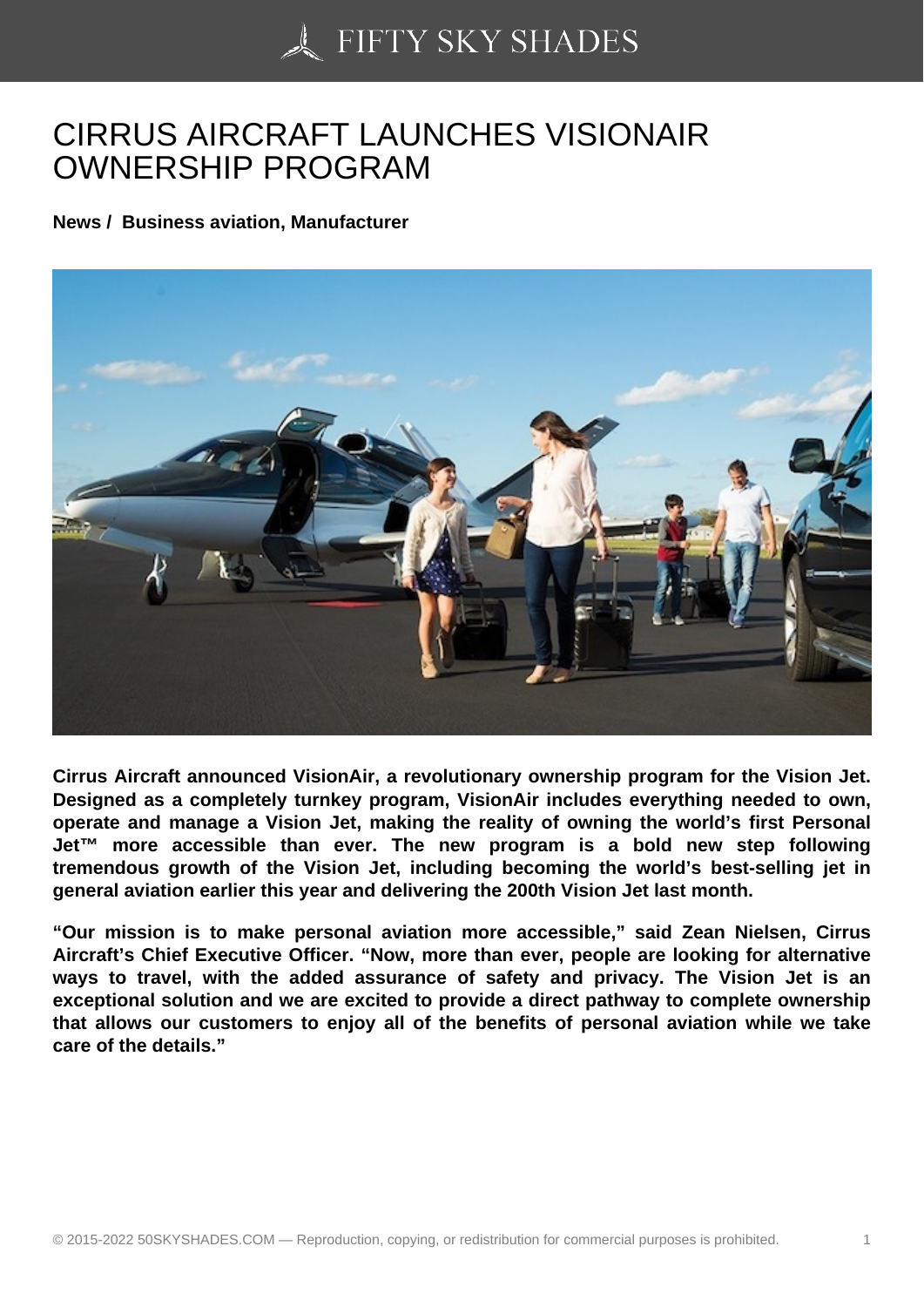VisionAir is an exclusive, comprehensive aircraft management program for Vision Jet owners that unlocks the unique benefits of having direct access to the Cirrus Aircraft team to manage, provide pilot services and maintain a customer's brand-new Vision Jet. The program includes an on-demand professional pilot, concierge services, complete maintenance coverage, aircraft management oversight and storage, as well as options for insurance coverage and referrals for professional tax advice. VisionAir is a total ownership solution that goes beyond fractional ownership and charter services to offer full ownership, which means extended privacy and a consistent world-class experience.

"VisionAir is the latest innovation as we continue to define personal aviation," said Nielsen. "Now, new Vision Jet owners can simply arrive and fly. Our talented team is poised to deliver an exceptional travel experience, taking care of the details behind the scenes – from preparing the aircraft to rolling out the red carpet and stocking the owner's favorite refreshments onboard. Access to all of the capabilities and performance of a Vision Jet has never been easier or simpler."

In 2016, Cirrus Aircraft ushered in a new era in personal transportation with the FAA certification of the world's first single-engine Personal Jet – the Vision Jet. The turbine aircraft defined a new category in aviation – the Personal Jet – with its spacious pilot and passenger-friendly cabin featuring panoramic windows, reclining seats, comfortable legroom for five adults and two children, and as the only turbine aircraft with a whole airframe parachute system as standard equipment. Then, in 2019, Cirrus Aircraft unveiled and began delivery of the G2 Vision Jet, offering enhanced performance, comfort and safety with increased cruise altitude, speed and range, and a newlyupgraded Perspective Touch+™ by Garmin® flight deck.

Further enhancements to the Vision Jet were announced in late 2019, with the addition of Safe Return<sup>™</sup> emergency autoland system – a revolutionary safety feature that allows passengers to land the Vision Jet in an emergency situation with the simple touch of a button. The combination of Safe Return and the Cirrus Airframe Parachute System® (CAPS®) provides the ultimate level of safety and assurance – exclusively available in the Vision Jet.

VisionAir is currently available at Cirrus Aircraft's newest factory-direct facility, Cirrus Aircraft McKinney (KTKI), located in the Dallas Metroplex area. Additional locations will be available soon. For more information visit www.cirrusaircraft.com/visionair.